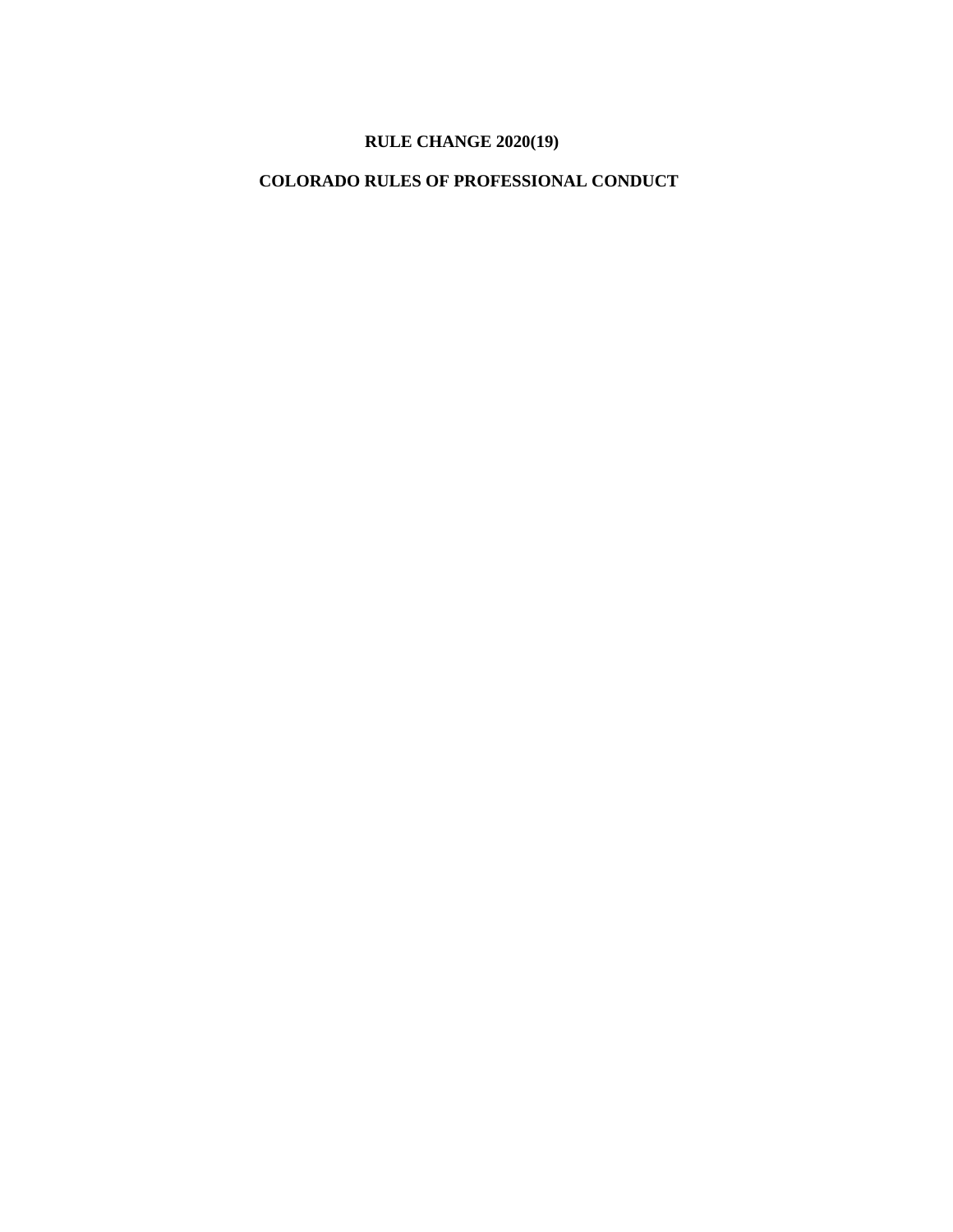## **Rule 1.6. Confidentiality of Information**

 $(a) - (c)$  [NO CHANGE]

#### **Comment**

[1] – [4] [NO CHANGE]

#### *Authorized Disclosure*

[5] Except to the extent that the client's instructions or special circumstances limit that authority, a lawyer is impliedly authorized to make disclosures about a client when appropriate in carrying out the representation. In some situations, for example, a lawyer may be impliedly authorized to admit a fact that cannot properly be disputed or to make a disclosure that facilitates a satisfactory conclusion to a matter, including disclosures made by the lawyer pursuant to the Colorado Electronic Preservation of Abandoned Estate Planning Documents Act. Lawyers in a firm may, in the course of the firm's practice, disclose to each other information relating to a client of the firm, unless the client has instructed that particular information be confined to specified lawyers.

*Disclosure Adverse to Client*

[6] – [20] [NO CHANGE]

## **Rule 1.15A. General Duties of Lawyers Regarding Property of Clients and Third Parties**

 $(a) - (d)$  [NO CHANGE]

#### **Comment**

Note: The following sixeight comments are applicable to this Rule 1.15A and to Rule 1.15B, Rule 1.15C, Rule 1.15D, and Rule 1.15E.

## [1] – [7] [NO CHANGE]

[8] A lawyer should hold property of others with the care required of a professional fiduciary. Securities should be kept in a safe deposit box, except when some other form of safekeeping is warranted by special circumstances. A lawyer's compliance with the Colorado Electronic Preservation of Abandoned Estate Planning Documents Act is consistent with the lawyer's duty to safeguard property in paragraph 1.15A(a).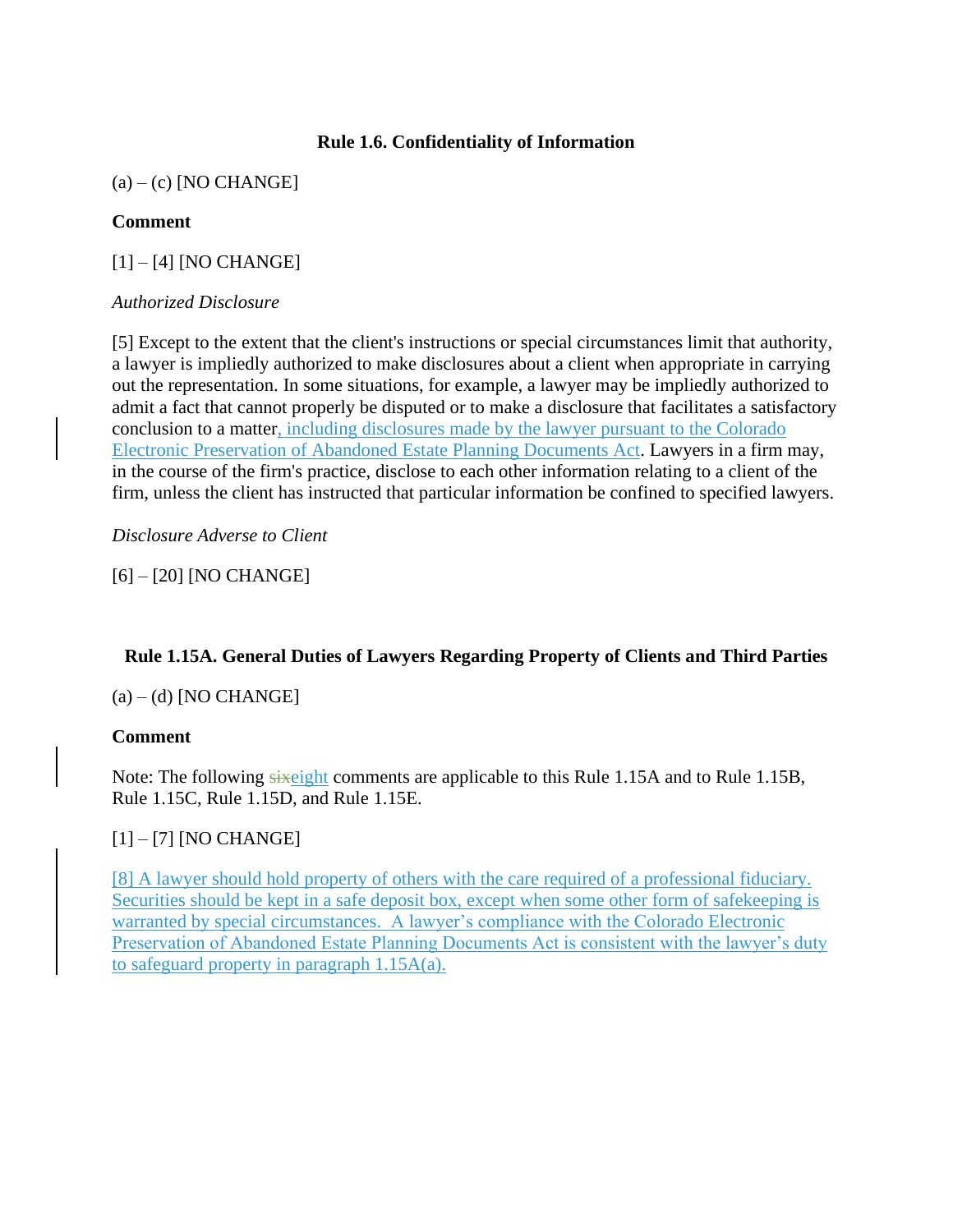## **Rule 1.6. Confidentiality of Information**

 $(a) - (c)$  [NO CHANGE]

## **Comment**

[1] – [4] [NO CHANGE]

## *Authorized Disclosure*

[5] Except to the extent that the client's instructions or special circumstances limit that authority, a lawyer is impliedly authorized to make disclosures about a client when appropriate in carrying out the representation. In some situations, for example, a lawyer may be impliedly authorized to admit a fact that cannot properly be disputed or to make a disclosure that facilitates a satisfactory conclusion to a matter, including disclosures made by the lawyer pursuant to the Colorado Electronic Preservation of Abandoned Estate Planning Documents Act. Lawyers in a firm may, in the course of the firm's practice, disclose to each other information relating to a client of the firm, unless the client has instructed that particular information be confined to specified lawyers.

*Disclosure Adverse to Client*

[6] – [20] [NO CHANGE]

## **Rule 1.15A. General Duties of Lawyers Regarding Property of Clients and Third Parties**

 $(a) - (d)$  [NO CHANGE]

## **Comment**

Note: The following eight comments are applicable to this Rule 1.15A and to Rule 1.15B, Rule 1.15C, Rule 1.15D, and Rule 1.15E.

## [1] – [7] [NO CHANGE]

[8] A lawyer should hold property of others with the care required of a professional fiduciary. Securities should be kept in a safe deposit box, except when some other form of safekeeping is warranted by special circumstances. A lawyer's compliance with the Colorado Electronic Preservation of Abandoned Estate Planning Documents Act is consistent with the lawyer's duty to safeguard property in paragraph 1.15A(a).